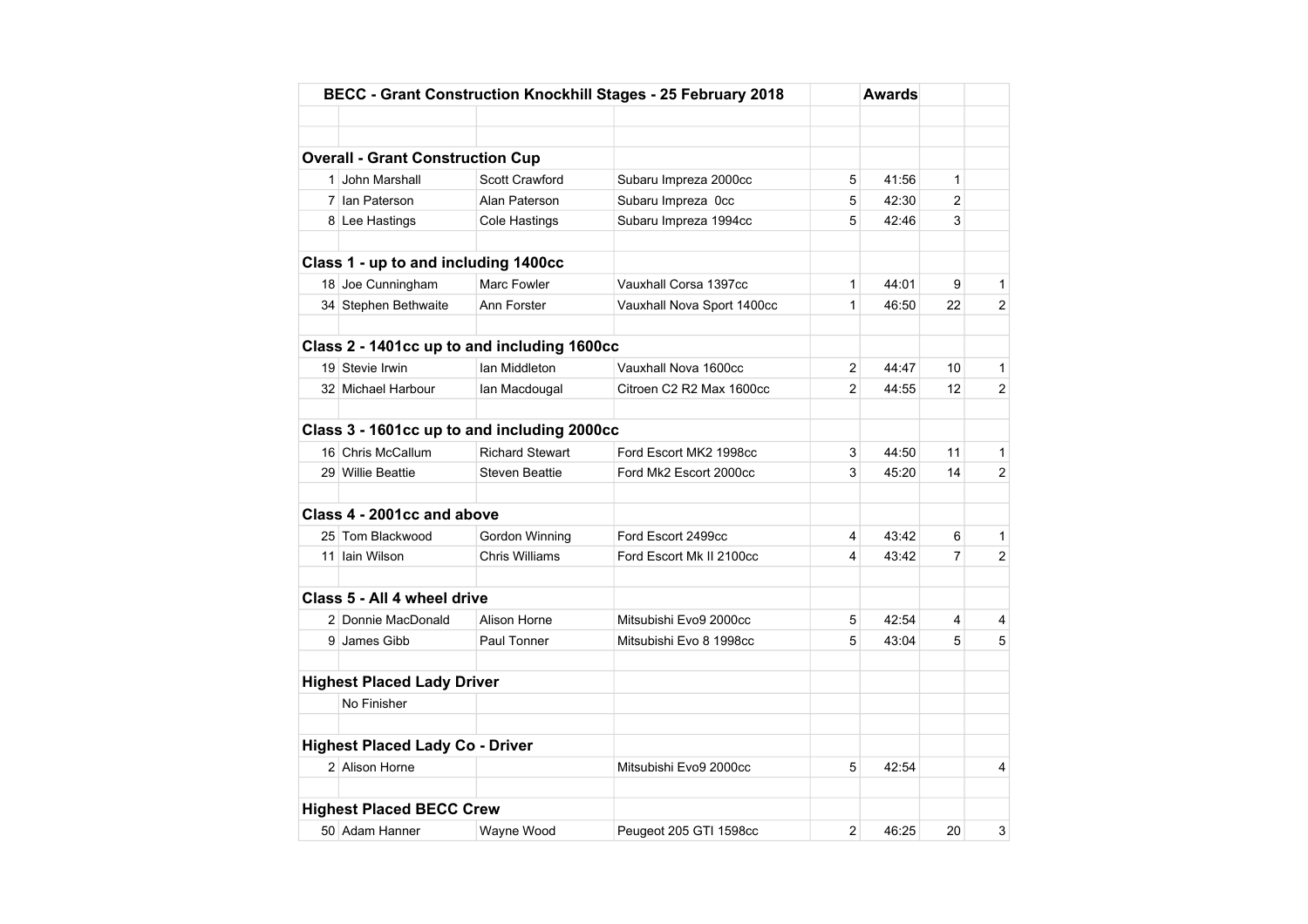|     | <b>Border Ecosse Car Club</b> |                        | <b>Grant Construction Knockhill Stages</b> |                |                  |                 |                 |      |                 |      |      |      | 25 February 2018 |       |                |                |
|-----|-------------------------------|------------------------|--------------------------------------------|----------------|------------------|-----------------|-----------------|------|-----------------|------|------|------|------------------|-------|----------------|----------------|
|     |                               |                        | Results Final at 17:30 on 25 February 2018 |                |                  |                 |                 |      |                 |      |      |      |                  |       |                |                |
|     |                               |                        |                                            |                | In Overall Order |                 |                 |      |                 |      |      |      |                  |       |                |                |
| No. | Crew                          |                        | Car                                        | <b>Class</b>   | SS <sub>1</sub>  | SS <sub>2</sub> | SS <sub>3</sub> | SS4  | SS <sub>5</sub> | SS6  | SS7  | SS8  | Other            | Total | OA Pos CI. Pos |                |
|     | 1 John Marshall               | Scott Crawford         | Subaru Impreza 2000cc                      | 5              | 5:52             | 5:23            | 5:28            | 5:25 | 5:11            | 5:10 | 4:46 | 4:41 |                  | 41:56 | 1              | $\mathbf{1}$   |
|     | 7 Ian Paterson                | Alan Paterson          | Subaru Impreza Occ                         | 5              | 5:52             | 5:24            | 5:37            | 5:27 | 5:12            | 5:10 | 4:54 | 4:54 |                  | 42:30 | $\overline{2}$ | $\overline{2}$ |
|     | 8 Lee Hastings                | Cole Hastings          | Subaru Impreza 1994cc                      | 5              | 6:15             | 5:25            | 5:35            | 5:28 | 5:15            | 5:10 | 4:50 | 4:48 |                  | 42:46 | 3              | 3              |
|     | 2 Donnie MacDonald            | <b>Alison Horne</b>    | Mitsubishi Evo9 2000cc                     | 5              | 6:20             | 5:27            | 5:37            | 5:27 | 5:15            | 5:09 | 4:51 | 4:48 |                  | 42:54 | 4              | 4              |
|     | 9 James Gibb                  | Paul Tonner            | Mitsubishi Evo 8 1998cc                    | 5              | 5:47             | 5:24            | 5:49            | 5:32 | 5:20            | 5:21 | 4:55 | 4:56 |                  | 43:04 | 5              | 5              |
|     | 25 Tom Blackwood              | Gordon Winning         | Ford Escort 2499cc                         | 4              | 5:59             | 5:30            | 5:41            | 5:53 | 5:28            | 5:26 | 4:53 | 4:52 |                  | 43:42 | 6              | $\mathbf{1}$   |
|     | 11 Iain Wilson                | <b>Chris Williams</b>  | Ford Escort Mk II 2100cc                   | 4              | 6:15             | 5:43            | 5:42            | 5:36 | 5:23            | 5:14 | 4:57 | 4:52 |                  | 43:42 | $\overline{7}$ | $\overline{2}$ |
|     | 26 Willie Paterson            | Euan O'Neill           | Mitsubishi Lancer Evo 1997cc               | 5              | 5:58             | 5:33            | 5:41            | 5:35 | 5:48            | 5:20 | 5:05 | 4:57 |                  | 43:57 | 8              | 6              |
|     | 18 Joe Cunningham             | Marc Fowler            | Vauxhall Corsa 1397cc                      | 1              | 5:57             | 5:35            | 5:52            | 5:41 | 5:27            | 5:23 | 5:05 | 5:01 |                  | 44:01 | 9              | $\mathbf{1}$   |
|     | 19 Stevie Irwin               | lan Middleton          | Vauxhall Nova 1600cc                       | $\overline{2}$ | 6:07             | 5:40            | 5:52            | 5:45 | 5:39            | 5:33 | 5:08 | 5:03 |                  | 44:47 | 10             | $\mathbf{1}$   |
|     | 16 Chris McCallum             | <b>Richard Stewart</b> | Ford Escort MK2 1998cc                     | 3              | 6:12             | 5:36            | 5:53            | 5:44 | 5:42            | 5:33 | 5:05 | 5:05 |                  | 44:50 | 11             | $\mathbf{1}$   |
|     | 32 Michael Harbour            | lan Macdougal          | Citroen C2 R2 Max 1600cc                   | $\overline{2}$ | 6:14             | 5:38            | 5:51            | 5:43 | 5:42            | 5:34 | 5:10 | 5:03 |                  | 44:55 | 12             | $\overline{2}$ |
|     | 14 Terry Clarke               | Ronnie Roughead        | Ford Escort MK2 2500cc                     | 4              | 6:22             | 5:50            | 5:56            | 5:43 | 5:29            | 5:23 | 5:09 | 5:03 |                  | 44:55 | 13             | 3              |
|     | 29 Willie Beattie             | <b>Steven Beattie</b>  | Ford Mk2 Escort 2000cc                     | 3              | 6:26             | 5:44            | 6:03            | 5:42 | 5:37            | 5:29 | 5:11 | 5:08 |                  | 45:20 | 14             | $\overline{2}$ |
|     | 21 Robert Marshall            | Lewis MacDougall       | Ford Escort 1999cc                         | 3              | 6:28             | 5:49            | 6:00            | 5:49 | 5:37            | 5:30 | 5:08 | 5:08 |                  | 45:29 | 15             | 3              |
|     | 15 Ross McFadzean             | Shona Hale             | Subaru Impreza 2000cc                      | 5              | 6:19             | 5:49            | 6:01            | 6:00 | 5:44            | 5:32 | 5:09 | 5:03 |                  | 45:37 | 16             | $\overline{7}$ |
|     | 24 Ross McCallum              | James Ralph            | MG Maestro 1998cc                          | 3              | 6:18             | 5:53            | 6:05            | 5:49 | 5:44            | 5:33 | 5:18 | 5:11 |                  | 45:51 | 17             | 4              |
|     | 28 Michael Robertson          | Murray Milne           | Honda Civic 1998cc                         | 3              | 6:16             | 5:56            | 5:59            | 5:56 | 5:41            | 5:38 | 5:18 | 5:12 |                  | 45:56 | 18             | 5              |
|     | 31 Harry Chalmers             | Andrew Logan           | Subaru Impreza GC8 2000cc                  | 5              | 6:16             | 5:46            | 6:09            | 5:55 | 5:48            | 5:37 | 5:16 | 5:13 |                  | 46:00 | 19             | 8              |
|     | 50 Adam Hanner                | Wayne Wood             | Peugeot 205 GTI 1598cc                     | $\overline{2}$ | 6:19             | 5:48            | 6:03            | 5:58 | 5:59            | 5:41 | 5:23 | 5:14 |                  | 46:25 | 20             | 3              |
|     | 27 Alan Wallace               | Darren Robertson       | Mitsubishi Lancer Evo 1998cc               | 5              | 6:37             | 5:54            | 6:13            | 6:01 | 5:49            | 5:44 | 5:16 | 5:10 |                  | 46:44 | 21             | 9              |
|     | 34 Stephen Bethwaite          | Ann Forster            | Vauxhall Nova Sport 1400cc                 | $\mathbf{1}$   | 6:26             | 5:49            | 6:01            | 5:56 | 6:08            | 5:53 | 5:21 | 5:16 |                  | 46:50 | 22             | $\overline{2}$ |
|     | 41 Simon Cole                 | Steve Waggett          | BMW E30 325i 2494cc                        | 4              | 6:19             | 5:52            | 6:14            | 6:05 | 5:46            | 5:44 | 5:28 | 5:23 |                  | 46:51 | 23             | 4              |
|     | 45 Martyn Douglas             | <b>Thomas Purvin</b>   | Volkswagen Polo 1398cc                     | 1              | 6:12             | 5:56            | 6:15            | 6:04 | 5:53            | 5:47 | 5:24 | 5:27 |                  | 46:58 | 24             | 3              |
|     | 38 Larry Carter               | <b>Tony Walker</b>     | Peugeot 206 XSi 1600cc                     | 2              | 6:19             | 5:58            | 6:17            | 6:05 | 5:52            | 5:44 | 5:25 | 5:22 |                  | 47:02 | 25             | 4              |
|     | 48 Finlay Brock               | Phil Shaw              | Ford Fiesta ST 1998cc                      | 3              | 6:39             | 6:00            | 6:13            | 6:07 | 5:49            | 5:46 | 5:25 | 5:21 |                  | 47:20 | 26             | 6              |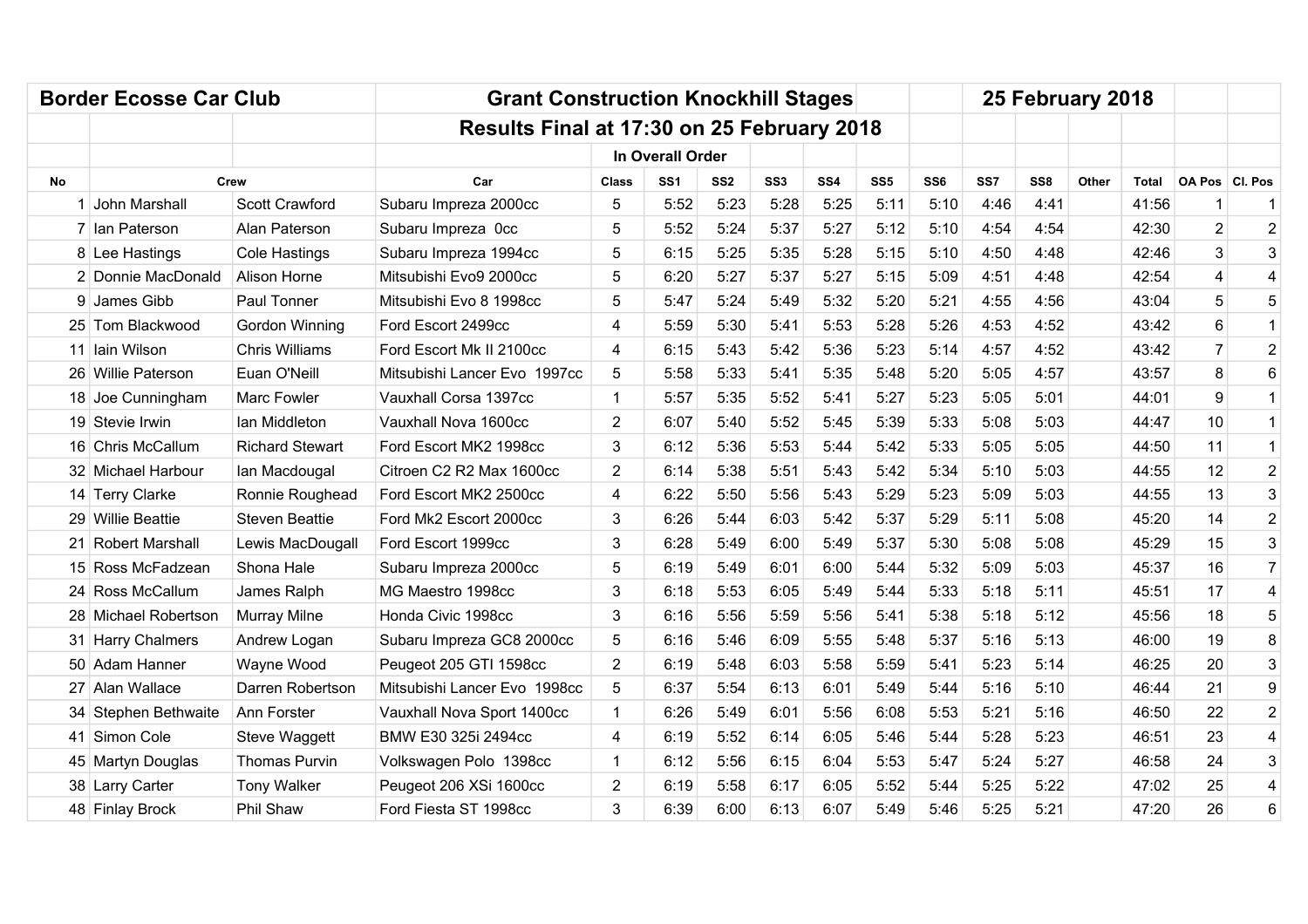|           | <b>Border Ecosse Car Club</b> |                        | <b>Grant Construction Knockhill Stages</b> |                |                  |                 |                 |                 |                 |                 |      | 25 February 2018 |       |       |                  |                |
|-----------|-------------------------------|------------------------|--------------------------------------------|----------------|------------------|-----------------|-----------------|-----------------|-----------------|-----------------|------|------------------|-------|-------|------------------|----------------|
|           |                               |                        | Results Final at 17:30 on 25 February 2018 |                |                  |                 |                 |                 |                 |                 |      |                  |       |       |                  |                |
|           |                               |                        |                                            |                | In Overall Order |                 |                 |                 |                 |                 |      |                  |       |       |                  |                |
| <b>No</b> |                               | Crew                   | Car                                        | <b>Class</b>   | SS <sub>1</sub>  | SS <sub>2</sub> | SS <sub>3</sub> | SS <sub>4</sub> | SS <sub>5</sub> | SS <sub>6</sub> | SS7  | SS <sub>8</sub>  | Other | Total | OA Pos   Cl. Pos |                |
|           | 47 Stuart Thorburn            | Rowena Hey             | Mg Zr 1389cc                               | 1              | 6:21             | 6:02            | 6:02            | 6:36            | 5:56            | 5:44            | 5:24 | 5:17             |       | 47:22 | 27               | 4              |
|           | 35 James Thomson              | Sean Douglas           | Vauxhall Nova 1398cc                       | 1              | 6:13             | 5:51            | 6:23            | 6:04            | 6:04            | 5:58            | 5:28 | 5:26             |       | 47:27 | 28               | 5              |
|           | 43 Fraser Smith               | lan Parker             | Honda Civic 1600cc                         | $\overline{2}$ | 6:41             | 6:07            | 6:19            | 6:07            | 5:53            | 5:48            | 5:27 | 5:24             |       | 47:46 | 29               | 5              |
|           | 30 Mark Thompson              | Phil Kenny             | Peugeot 206 GTI 1998cc                     | 3              | 6:44             | 6:03            | 6:17            | 6:14            | 6:02            | 5:54            | 5:31 | 5:26             |       | 48:11 | 30               | $\overline{7}$ |
|           | 53 Ron Walker                 | Dean Ross              | Ford KA 1600cc                             | $\overline{2}$ | 6:42             | 5:58            | 6:15            | 6:09            | 6:01            | 6:02            | 5:38 | 5:30             |       | 48:15 | 31               | 6              |
|           | 44 Nigel Harkness             | <b>Helen Harkness</b>  | Vauxhall Corsa 1598cc                      | $\overline{2}$ | 6:32             | 6:05            | 6:21            | 6:17            | 6:05            | 5:59            | 5:39 | 5:34             |       | 48:32 | 32               | $\overline{7}$ |
|           | 40 Beefy Fraser               | Fiona Moir             | Hillman Avenger 1500cc                     | $\overline{2}$ | 6:34             | 6:11            | 6:25            | 6:17            | 6:05            | 5:58            | 5:44 | 5:37             |       | 48:51 | 33               | 8              |
|           | 52 Eamonn Kilmurray           | <b>Derek Cassells</b>  | Citroen C2 GT 1589cc                       | $\overline{2}$ | 6:39             | 6:06            | 6:27            | 6:19            | 6:05            | 5:59            | 5:37 | 5:40             |       | 48:52 | 34               | 9              |
|           | 64 James Strachan             | Cathy Shergold         | Citroen Saxo 1598cc                        | $\overline{2}$ | 6:28             | 6:04            | 6:33            | 6:24            | 6:06            | 5:59            | 5:51 | 5:38             |       | 49:03 | 35               | 10             |
|           | 63 Matt Reid                  | Jane Nicol             | Ford Puma 1400cc                           | 1              | 6:29             | 6:05            | 6:28            | 6:23            | 6:08            | 6:08            | 5:47 | 5:43             |       | 49:11 | 36               | 6              |
|           | 54   Martin Henderson         | <b>Steven Crockett</b> | Peugeot 205 1360cc                         | 1              | 6:46             | 6:17            | 6:31            | 6:34            | 6:02            | 5:54            | 5:45 | 5:34             |       | 49:23 | 37               | $\overline{7}$ |
|           | 60 Kevin Burns                | David Findlay          | Peugeot 106 1600cc                         | $\overline{2}$ | 6:35             | 6:16            | 6:31            | 6:15            | 6:16            | 6:07            | 5:48 | 5:45             |       | 49:33 | 38               | 11             |
|           | 56 Martin Watterston          | Kenny Anderson         | Subaru Impreza 1998cc                      | 5              | 6:52             | 6:16            | 6:35            | 6:16            | 6:11            | 6:04            | 6:01 | 5:31             |       | 49:46 | 39               | 10             |
|           | 51 Cameron Craig              | Ewan Lees              | Peugeot 205 1360cc                         | 1              | 7:15             | 6:20            | 6:26            | 6:23            | 6:06            | 5:56            | 5:39 | 5:43             |       | 49:48 | 40               | 8              |
|           | 42 Andrew Grimstone           | Andy Brown             | Honda Civic 0cc                            | 3              | 6:29             | 6:19            | 6:33            | 6:29            | 6:23            | 6:16            | 5:48 | 5:45             |       | 50:02 | 41               | 8              |
|           | 37 Tom Pearson                | <b>Jim Stairs</b>      | Ford Escort 1975cc                         | 3              | 6:48             | 6:16            | 6:44            | 6:31            | 6:22            | 6:14            | 5:41 | 5:32             |       | 50:08 | 42               | 9              |
|           | 58 Allan Watt                 | Kayleigh Strachan      | Citroen Saxo 1589cc                        | $\overline{2}$ | 7:04             | 6:34            | 6:46            | 6:51            | 6:20            | 5:59            | 5:41 | 5:32             |       | 50:47 | 43               | 12             |
|           | 62 Kevin Maguire              | Gemma Maguire          | Skoda Fabia 1400cc                         |                | 6:53             | 6:32            | 6:45            | 6:44            | 6:13            | 6:13            | 5:52 | 5:43             |       | 50:55 | 44               | 9              |
|           | 57 Kyle Adam                  | Connor Adam            | Ford Escort Escort Mk2 1600cc              | $\overline{2}$ | 6:33             | 6:02            | 6:23            | 6:10            | 5:50            | 5:39            | 9:00 | 5:26             |       | 51:03 | 45               | 13             |
|           | 61 Martin Farquhar            | Aiden Henderson        | Peugeot 106 1300cc                         | 1              | 7:01             | 6:38            | 7:03            | 6:54            | 6:49            | 6:30            | 6:03 | 6:03             |       | 53:01 | 46               | 10             |
|           | 39 Kevin Paris                | George Paris           | Subaru Impreza 2000cc                      | 5              | 6:45             | 5:54            | 9:00            | 6:03            | 6:04            | 5:47            | 9:00 | 5:37             |       | 54:10 | 47               | 11             |
|           | 3 David Hardie                | Mark McCulloch         | Subaru Impreza 1998cc                      | 5              | 6:01             | 5:23            | 5:27            | 5:22            | 5:06            | 5:04            | 5:03 |                  | F/F   |       |                  |                |
|           | 4 Gordon Morrison             | Calum MacPherson       | Subaru Impreza 2000cc                      | 5              | 5:52             |                 |                 |                 |                 |                 |      |                  | F/F   |       |                  |                |
|           | 6 John Rintoul                | Ross Hynd              | Skoda Fabia 2500cc                         | 5              | 5:56             |                 |                 |                 |                 |                 |      |                  | F/F   |       |                  |                |
|           | 17 Keith Robathan             | Phil Sandham           | <b>BMW M3 2998cc</b>                       | 4              | 6:35             | 5:51            | 6:17            | 5:53            | 5:58            |                 |      |                  | F/F   |       |                  |                |
|           | 20 Kenny Moore                | Dick Wardle            | Hillman Avenger 1998cc                     | 3              |                  |                 |                 |                 |                 |                 |      |                  | F/F   |       |                  |                |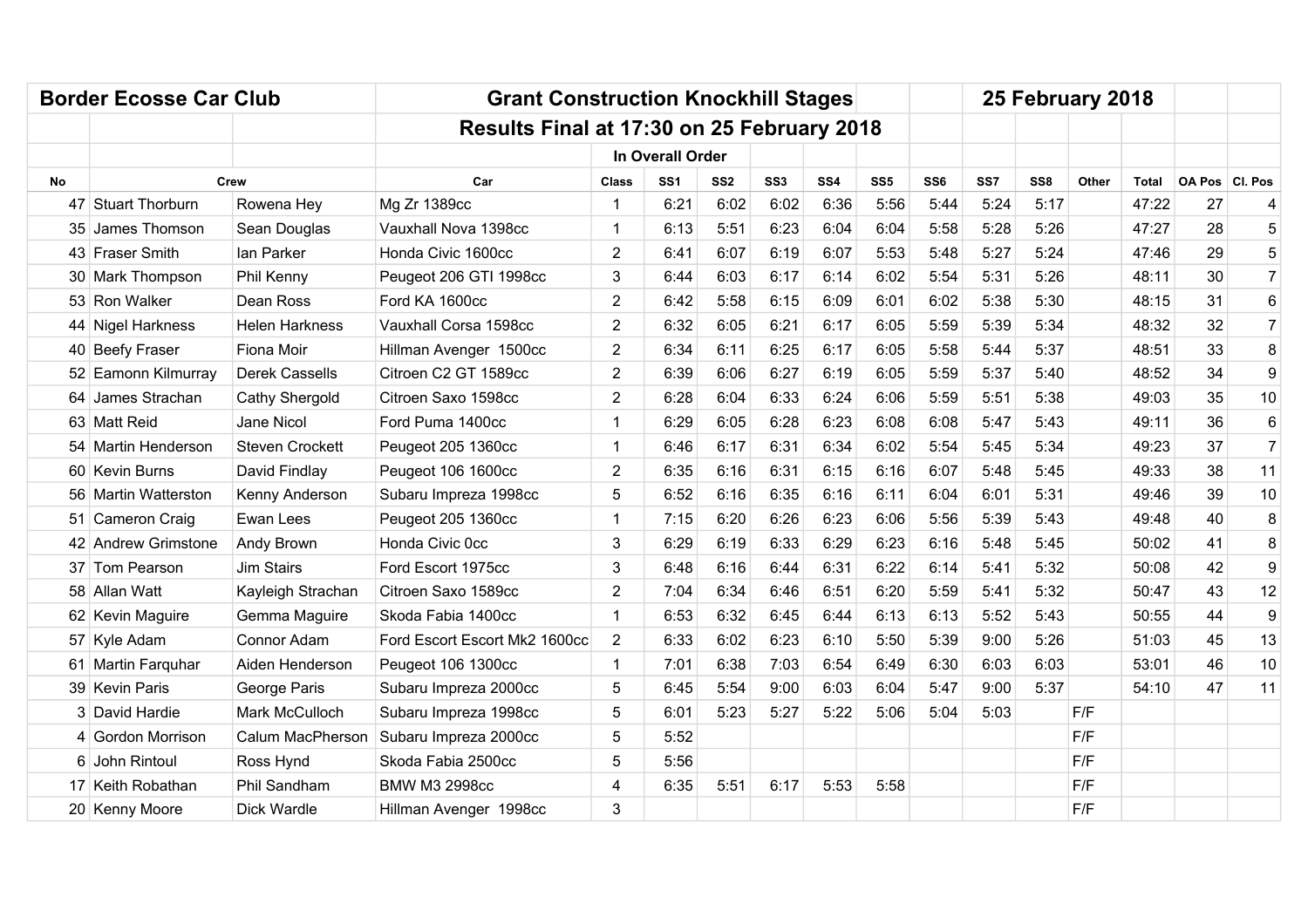|           | <b>Border Ecosse Car Club</b>        |                  | <b>Grant Construction Knockhill Stages</b> |                |                  |                 |                 |                 |                 |                 |     |                 | 25 February 2018 |              |                |
|-----------|--------------------------------------|------------------|--------------------------------------------|----------------|------------------|-----------------|-----------------|-----------------|-----------------|-----------------|-----|-----------------|------------------|--------------|----------------|
|           |                                      |                  | Results Final at 17:30 on 25 February 2018 |                |                  |                 |                 |                 |                 |                 |     |                 |                  |              |                |
|           |                                      |                  |                                            |                | In Overall Order |                 |                 |                 |                 |                 |     |                 |                  |              |                |
| <b>No</b> |                                      | Crew             | Car                                        | <b>Class</b>   | SS <sub>1</sub>  | SS <sub>2</sub> | SS <sub>3</sub> | SS <sub>4</sub> | SS <sub>5</sub> | SS <sub>6</sub> | SS7 | SS <sub>8</sub> | Other            | <b>Total</b> | OA Pos Cl. Pos |
|           | 22 Graeme Rintoul                    | Jim Rintoul      | Ford Fiesta 1999cc                         | 3              |                  |                 |                 |                 |                 |                 |     |                 | F/F              |              |                |
|           | 23 Sean Alexander Will Ashleigh Will |                  | Mitsubishi Evo 2000cc                      | 5              | 6:17             | 6:18            | 6:01            | 5:49            | 5:41            | 5:34            |     |                 | F/F              |              |                |
|           | 36 Ashleigh Morris                   | Mark Runciman    | Ford Fiesta R200 1596cc                    | $\overline{2}$ | 6:26             | 5:57            | 6:17            | 6:10            | 5:57            | 6:18            |     |                 | F/F              |              |                |
|           | 46 Peter Oag                         | Sinclair Young   | Citroen C2 VTS 1598cc                      | 2              | 6:24             | 6:14            |                 |                 |                 |                 |     |                 | F/F              |              |                |
|           | 49 Hugh Murdoch                      | Ewan Murdoch     | Ford Escort Mk 2 2100cc                    | 4              | 6:34             | 5:49            |                 |                 |                 |                 |     |                 | F/F              |              |                |
|           | 55 Karl Knox                         | Sam Colman       | Vauxhall Nova 1598cc                       | 2              | 6:45             | 6:09            | 6:30            |                 |                 |                 |     |                 | F/F              |              |                |
|           | 59 Steven Alexander                  | Christina Turner | Citroen Saxo VTS 1600cc                    | 2              | 6:18             | 6:02            | 6:21            | 6:12            |                 |                 |     |                 | F/F              |              |                |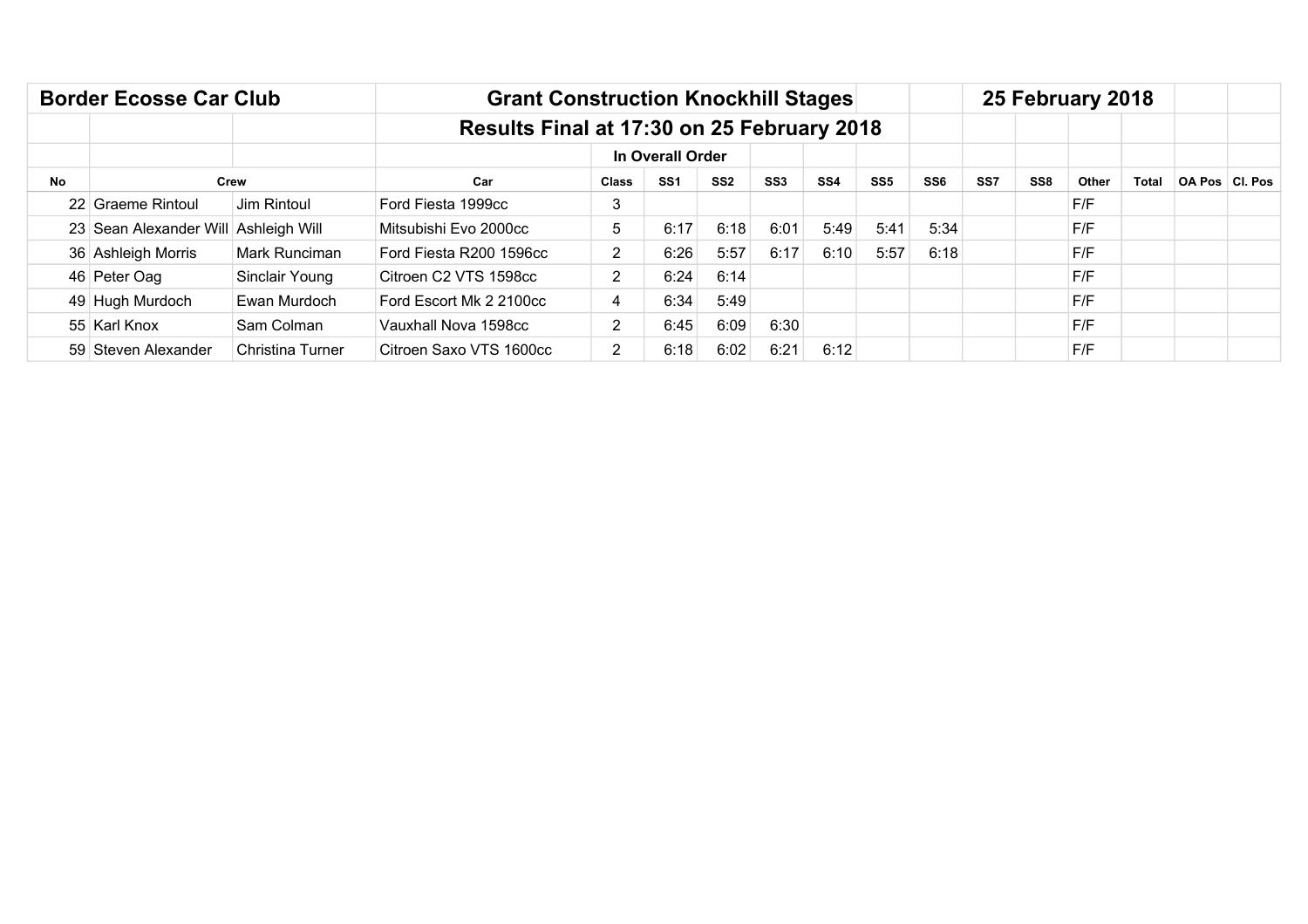|           | <b>Border Ecosse Car Club</b> |                        | <b>Grant Construction Knockhill Stages</b> |                |                 |                 |                 |                 |                 |                 |      |                 | 25 February 2018 |       |                  |                  |
|-----------|-------------------------------|------------------------|--------------------------------------------|----------------|-----------------|-----------------|-----------------|-----------------|-----------------|-----------------|------|-----------------|------------------|-------|------------------|------------------|
|           |                               |                        | Results Final at 17:30 on 25 February 2018 |                |                 |                 |                 |                 |                 |                 |      |                 |                  |       |                  |                  |
|           |                               |                        |                                            |                | In Class Order  |                 |                 |                 |                 |                 |      |                 |                  |       |                  |                  |
| <b>No</b> |                               | Crew                   | Car                                        | <b>Class</b>   | SS <sub>1</sub> | SS <sub>2</sub> | SS <sub>3</sub> | SS <sub>4</sub> | SS <sub>5</sub> | SS <sub>6</sub> | SS7  | SS <sub>8</sub> | Other            | Total | OA Pos   Cl. Pos |                  |
|           | 18 Joe Cunningham             | Marc Fowler            | Vauxhall Corsa 1397cc                      | 1              | 5:57            | 5:35            | 5:52            | 5:41            | 5:27            | 5:23            | 5:05 | 5:01            |                  | 44:01 | 9                | $\mathbf{1}$     |
|           | 34 Stephen Bethwaite          | Ann Forster            | Vauxhall Nova Sport 1400cc                 | 1              | 6:26            | 5:49            | 6:01            | 5:56            | 6:08            | 5:53            | 5:21 | 5:16            |                  | 46:50 | 22               | $\overline{2}$   |
|           | 45 Martyn Douglas             | Thomas Purvin          | Volkswagen Polo 1398cc                     | 1              | 6:12            | 5:56            | 6:15            | 6:04            | 5:53            | 5:47            | 5:24 | 5:27            |                  | 46:58 | 24               | 3                |
|           | 47 Stuart Thorburn            | Rowena Hey             | Mg Zr 1389cc                               | 1              | 6:21            | 6:02            | 6:02            | 6:36            | 5:56            | 5:44            | 5:24 | 5:17            |                  | 47:22 | 27               | 4                |
|           | 35 James Thomson              | Sean Douglas           | Vauxhall Nova 1398cc                       | 1              | 6:13            | 5:51            | 6:23            | 6:04            | 6:04            | 5:58            | 5:28 | 5:26            |                  | 47:27 | 28               | 5                |
|           | 63 Matt Reid                  | Jane Nicol             | Ford Puma 1400cc                           | 1              | 6:29            | 6:05            | 6:28            | 6:23            | 6:08            | 6:08            | 5:47 | 5:43            |                  | 49:11 | 36               | 6                |
|           | 54 Martin Henderson           | <b>Steven Crockett</b> | Peugeot 205 1360cc                         | 1              | 6:46            | 6:17            | 6:31            | 6:34            | 6:02            | 5:54            | 5:45 | 5:34            |                  | 49:23 | 37               | $\overline{7}$   |
|           | 51 Cameron Craig              | Ewan Lees              | Peugeot 205 1360cc                         | 1              | 7:15            | 6:20            | 6:26            | 6:23            | 6:06            | 5:56            | 5:39 | 5:43            |                  | 49:48 | 40               | 8                |
|           | 62 Kevin Maguire              | Gemma Maguire          | Skoda Fabia 1400cc                         | 1              | 6:53            | 6:32            | 6:45            | 6:44            | 6:13            | 6:13            | 5:52 | 5:43            |                  | 50:55 | 44               | 9                |
|           | 61 Martin Farquhar            | Aiden Henderson        | Peugeot 106 1300cc                         | 1              | 7:01            | 6:38            | 7:03            | 6:54            | 6:49            | 6:30            | 6:03 | 6:03            |                  | 53:01 | 46               | 10               |
|           | 19 Stevie Irwin               | lan Middleton          | Vauxhall Nova 1600cc                       | 2              | 6:07            | 5:40            | 5:52            | 5:45            | 5:39            | 5:33            | 5:08 | 5:03            |                  | 44:47 | 10               | $\mathbf{1}$     |
|           | 32 Michael Harbour            | lan Macdougal          | Citroen C2 R2 Max 1600cc                   | $\overline{2}$ | 6:14            | 5:38            | 5:51            | 5:43            | 5:42            | 5:34            | 5:10 | 5:03            |                  | 44:55 | 12               | $\overline{c}$   |
|           | 50 Adam Hanner                | Wayne Wood             | Peugeot 205 GTI 1598cc                     | 2              | 6:19            | 5:48            | 6:03            | 5:58            | 5:59            | 5:41            | 5:23 | 5:14            |                  | 46:25 | 20               | 3                |
|           | 38 Larry Carter               | <b>Tony Walker</b>     | Peugeot 206 XSi 1600cc                     | $\overline{2}$ | 6:19            | 5:58            | 6:17            | 6:05            | 5:52            | 5:44            | 5:25 | 5:22            |                  | 47:02 | 25               | 4                |
|           | 43 Fraser Smith               | lan Parker             | Honda Civic 1600cc                         | 2              | 6:41            | 6:07            | 6:19            | 6:07            | 5:53            | 5:48            | 5:27 | 5:24            |                  | 47:46 | 29               | 5                |
|           | 53 Ron Walker                 | Dean Ross              | Ford KA 1600cc                             | $\overline{2}$ | 6:42            | 5:58            | 6:15            | 6:09            | 6:01            | 6:02            | 5:38 | 5:30            |                  | 48:15 | 31               | 6                |
|           | 44 Nigel Harkness             | <b>Helen Harkness</b>  | Vauxhall Corsa 1598cc                      | $\overline{2}$ | 6:32            | 6:05            | 6:21            | 6:17            | 6:05            | 5:59            | 5:39 | 5:34            |                  | 48:32 | 32               | $\overline{7}$   |
|           | 40 Beefy Fraser               | Fiona Moir             | Hillman Avenger 1500cc                     | $\overline{2}$ | 6:34            | 6:11            | 6:25            | 6:17            | 6:05            | 5:58            | 5:44 | 5:37            |                  | 48:51 | 33               | 8                |
|           | 52 Eamonn Kilmurray           | Derek Cassells         | Citroen C2 GT 1589cc                       | $\overline{2}$ | 6:39            | 6:06            | 6:27            | 6:19            | 6:05            | 5:59            | 5:37 | 5:40            |                  | 48:52 | 34               | $\boldsymbol{9}$ |
|           | 64 James Strachan             | Cathy Shergold         | Citroen Saxo 1598cc                        | $\overline{2}$ | 6:28            | 6:04            | 6:33            | 6:24            | 6:06            | 5:59            | 5:51 | 5:38            |                  | 49:03 | 35               | 10               |
|           | 60 Kevin Burns                | David Findlay          | Peugeot 106 1600cc                         | $\overline{2}$ | 6:35            | 6:16            | 6:31            | 6:15            | 6:16            | 6:07            | 5:48 | 5:45            |                  | 49:33 | 38               | 11               |
|           | 58 Allan Watt                 | Kayleigh Strachan      | Citroen Saxo 1589cc                        | 2              | 7:04            | 6:34            | 6:46            | 6:51            | 6:20            | 5:59            | 5:41 | 5:32            |                  | 50:47 | 43               | 12               |
|           | 57 Kyle Adam                  | Connor Adam            | Ford Escort Escort Mk2 1600cc              | $\overline{2}$ | 6:33            | 6:02            | 6:23            | 6:10            | 5:50            | 5:39            | 9:00 | 5:26            |                  | 51:03 | 45               | 13               |
|           | 36 Ashleigh Morris            | Mark Runciman          | Ford Fiesta R200 1596cc                    | 2              | 6:26            | 5:57            | 6:17            | 6:10            | 5:57            | 6:18            |      |                 | F/F              |       |                  |                  |
|           | 46 Peter Oag                  | Sinclair Young         | Citroen C2 VTS 1598cc                      | $\overline{2}$ | 6:24            | 6:14            |                 |                 |                 |                 |      |                 | F/F              |       |                  |                  |
|           | 55 Karl Knox                  | Sam Colman             | Vauxhall Nova 1598cc                       | $\overline{2}$ | 6:45            | 6:09            | 6:30            |                 |                 |                 |      |                 | F/F              |       |                  |                  |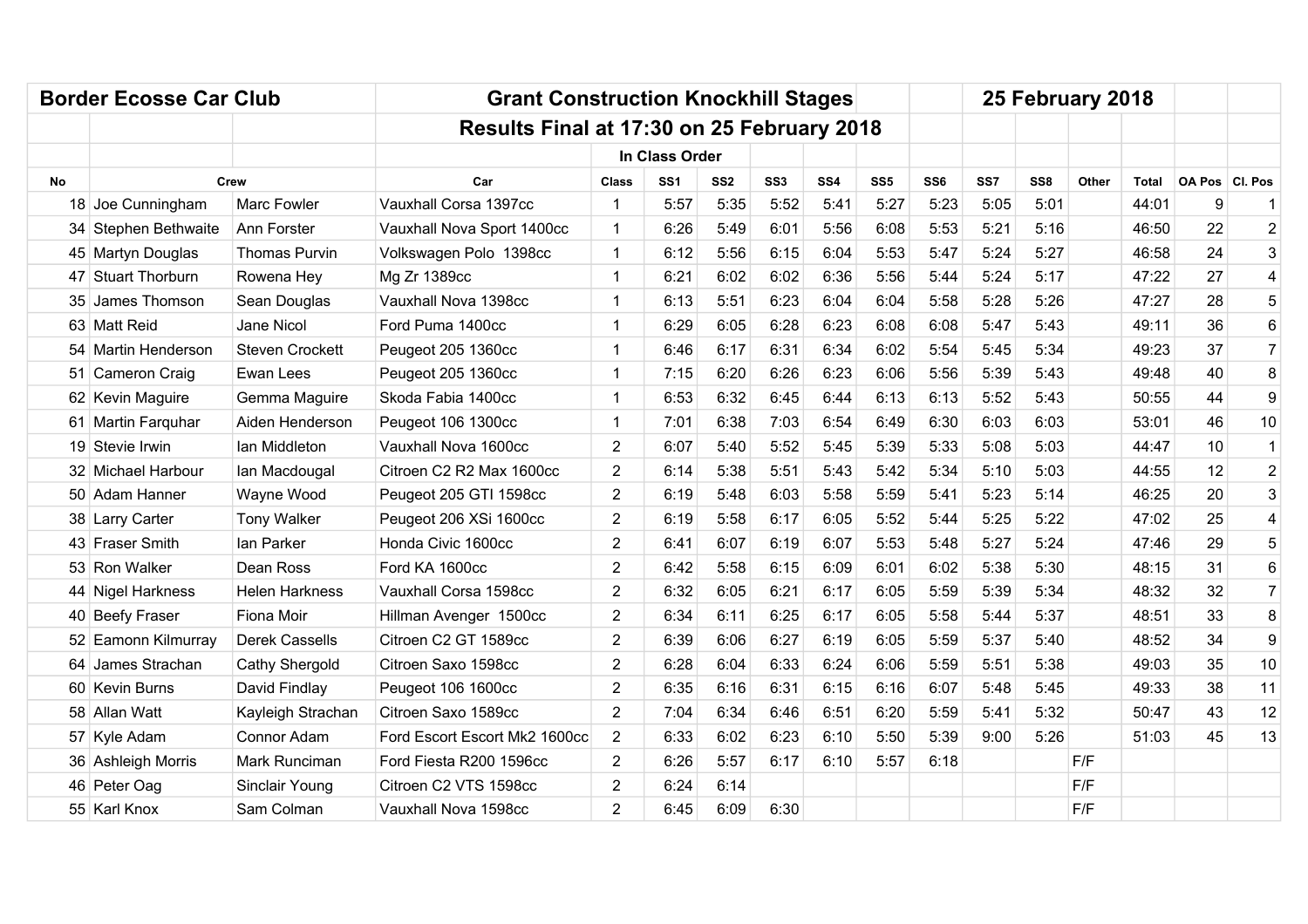|           | <b>Border Ecosse Car Club</b> |                        | <b>Grant Construction Knockhill Stages</b> |              |                 |                 |                 |                 |                 |                 |      |                 | 25 February 2018 |       |                         |                |
|-----------|-------------------------------|------------------------|--------------------------------------------|--------------|-----------------|-----------------|-----------------|-----------------|-----------------|-----------------|------|-----------------|------------------|-------|-------------------------|----------------|
|           |                               |                        | Results Final at 17:30 on 25 February 2018 |              |                 |                 |                 |                 |                 |                 |      |                 |                  |       |                         |                |
|           |                               |                        |                                            |              | In Class Order  |                 |                 |                 |                 |                 |      |                 |                  |       |                         |                |
| <b>No</b> |                               | Crew                   | Car                                        | <b>Class</b> | SS <sub>1</sub> | SS <sub>2</sub> | SS <sub>3</sub> | SS <sub>4</sub> | SS <sub>5</sub> | SS <sub>6</sub> | SS7  | SS <sub>8</sub> | Other            | Total | OA Pos   Cl. Pos        |                |
|           | 59 Steven Alexander           | Christina Turner       | Citroen Saxo VTS 1600cc                    | 2            | 6:18            | 6:02            | 6:21            | 6:12            |                 |                 |      |                 | F/F              |       |                         |                |
|           | 16 Chris McCallum             | <b>Richard Stewart</b> | Ford Escort MK2 1998cc                     | 3            | 6:12            | 5:36            | 5:53            | 5:44            | 5:42            | 5:33            | 5:05 | 5:05            |                  | 44:50 | 11                      | $\mathbf{1}$   |
|           | 29 Willie Beattie             | <b>Steven Beattie</b>  | Ford Mk2 Escort 2000cc                     | 3            | 6:26            | 5:44            | 6:03            | 5:42            | 5:37            | 5:29            | 5:11 | 5:08            |                  | 45:20 | 14                      | $\overline{c}$ |
|           | 21 Robert Marshall            | Lewis MacDougall       | Ford Escort 1999cc                         | 3            | 6:28            | 5:49            | 6:00            | 5:49            | 5:37            | 5:30            | 5:08 | 5:08            |                  | 45:29 | 15                      | 3              |
|           | 24 Ross McCallum              | James Ralph            | MG Maestro 1998cc                          | 3            | 6:18            | 5:53            | 6:05            | 5:49            | 5:44            | 5:33            | 5:18 | 5:11            |                  | 45:51 | 17                      | 4              |
|           | 28 Michael Robertson          | <b>Murray Milne</b>    | Honda Civic 1998cc                         | 3            | 6:16            | 5:56            | 5:59            | 5:56            | 5:41            | 5:38            | 5:18 | 5:12            |                  | 45:56 | 18                      | 5              |
|           | 48 Finlay Brock               | Phil Shaw              | Ford Fiesta ST 1998cc                      | 3            | 6:39            | 6:00            | 6:13            | 6:07            | 5:49            | 5:46            | 5:25 | 5:21            |                  | 47:20 | 26                      | 6              |
|           | 30 Mark Thompson              | Phil Kenny             | Peugeot 206 GTI 1998cc                     | 3            | 6:44            | 6:03            | 6:17            | 6:14            | 6:02            | 5:54            | 5:31 | 5:26            |                  | 48:11 | 30                      | $\overline{7}$ |
|           | 42 Andrew Grimstone           | Andy Brown             | Honda Civic 0cc                            | 3            | 6:29            | 6:19            | 6:33            | 6:29            | 6:23            | 6:16            | 5:48 | 5:45            |                  | 50:02 | 41                      | 8              |
|           | 37 Tom Pearson                | <b>Jim Stairs</b>      | Ford Escort 1975cc                         | 3            | 6:48            | 6:16            | 6:44            | 6:31            | 6:22            | 6:14            | 5:41 | 5:32            |                  | 50:08 | 42                      | 9              |
|           | 20 Kenny Moore                | <b>Dick Wardle</b>     | Hillman Avenger 1998cc                     | 3            |                 |                 |                 |                 |                 |                 |      |                 | F/F              |       |                         |                |
|           | 22 Graeme Rintoul             | Jim Rintoul            | Ford Fiesta 1999cc                         | 3            |                 |                 |                 |                 |                 |                 |      |                 | F/F              |       |                         |                |
|           | 25 Tom Blackwood              | Gordon Winning         | Ford Escort 2499cc                         | 4            | 5:59            | 5:30            | 5:41            | 5:53            | 5:28            | 5:26            | 4:53 | 4:52            |                  | 43:42 | 6                       | $\mathbf{1}$   |
|           | 11 Iain Wilson                | <b>Chris Williams</b>  | Ford Escort Mk II 2100cc                   | 4            | 6:15            | 5:43            | 5:42            | 5:36            | 5:23            | 5:14            | 4:57 | 4:52            |                  | 43:42 | $\overline{7}$          | $\overline{2}$ |
|           | 14 Terry Clarke               | Ronnie Roughead        | Ford Escort MK2 2500cc                     | 4            | 6:22            | 5:50            | 5:56            | 5:43            | 5:29            | 5:23            | 5:09 | 5:03            |                  | 44:55 | 13                      | 3              |
|           | 41 Simon Cole                 | Steve Waggett          | BMW E30 325i 2494cc                        | 4            | 6:19            | 5:52            | 6:14            | 6:05            | 5:46            | 5:44            | 5:28 | 5:23            |                  | 46:51 | 23                      | 4              |
|           | 17 Keith Robathan             | Phil Sandham           | <b>BMW M3 2998cc</b>                       | 4            | 6:35            | 5:51            | 6:17            | 5:53            | 5:58            |                 |      |                 | F/F              |       |                         |                |
|           | 49 Hugh Murdoch               | Ewan Murdoch           | Ford Escort Mk 2 2100cc                    | 4            | 6:34            | 5:49            |                 |                 |                 |                 |      |                 | F/F              |       |                         |                |
|           | 1 John Marshall               | Scott Crawford         | Subaru Impreza 2000cc                      | 5            | 5:52            | 5:23            | 5:28            | 5:25            | 5:11            | 5:10            | 4:46 | 4:41            |                  | 41:56 | $\mathbf{1}$            | $\mathbf{1}$   |
|           | 7 Ian Paterson                | Alan Paterson          | Subaru Impreza Occ                         | 5            | 5:52            | 5:24            | 5:37            | 5:27            | 5:12            | 5:10            | 4:54 | 4:54            |                  | 42:30 | $\overline{2}$          | $\overline{2}$ |
|           | 8 Lee Hastings                | <b>Cole Hastings</b>   | Subaru Impreza 1994cc                      | 5            | 6:15            | 5:25            | 5:35            | 5:28            | 5:15            | 5:10            | 4:50 | 4:48            |                  | 42:46 | 3                       | 3              |
|           | 2 Donnie MacDonald            | Alison Horne           | Mitsubishi Evo9 2000cc                     | 5            | 6:20            | 5:27            | 5:37            | 5:27            | 5:15            | 5:09            | 4:51 | 4:48            |                  | 42:54 | $\overline{\mathbf{4}}$ | 4              |
|           | 9 James Gibb                  | Paul Tonner            | Mitsubishi Evo 8 1998cc                    | 5            | 5:47            | 5:24            | 5:49            | 5:32            | 5:20            | 5:21            | 4:55 | 4:56            |                  | 43:04 | 5                       | 5              |
|           | 26 Willie Paterson            | Euan O'Neill           | Mitsubishi Lancer Evo 1997cc               | 5            | 5:58            | 5:33            | 5:41            | 5:35            | 5:48            | 5:20            | 5:05 | 4:57            |                  | 43:57 | 8                       | 6              |
|           | 15 Ross McFadzean             | Shona Hale             | Subaru Impreza 2000cc                      | 5            | 6:19            | 5:49            | 6:01            | 6:00            | 5:44            | 5:32            | 5:09 | 5:03            |                  | 45:37 | 16                      | $\overline{7}$ |
|           | 31 Harry Chalmers             | Andrew Logan           | Subaru Impreza GC8 2000cc                  | 5            | 6:16            | 5:46            | 6:09            | 5:55            | 5:48            | 5:37            | 5:16 | 5:13            |                  | 46:00 | 19                      | 8              |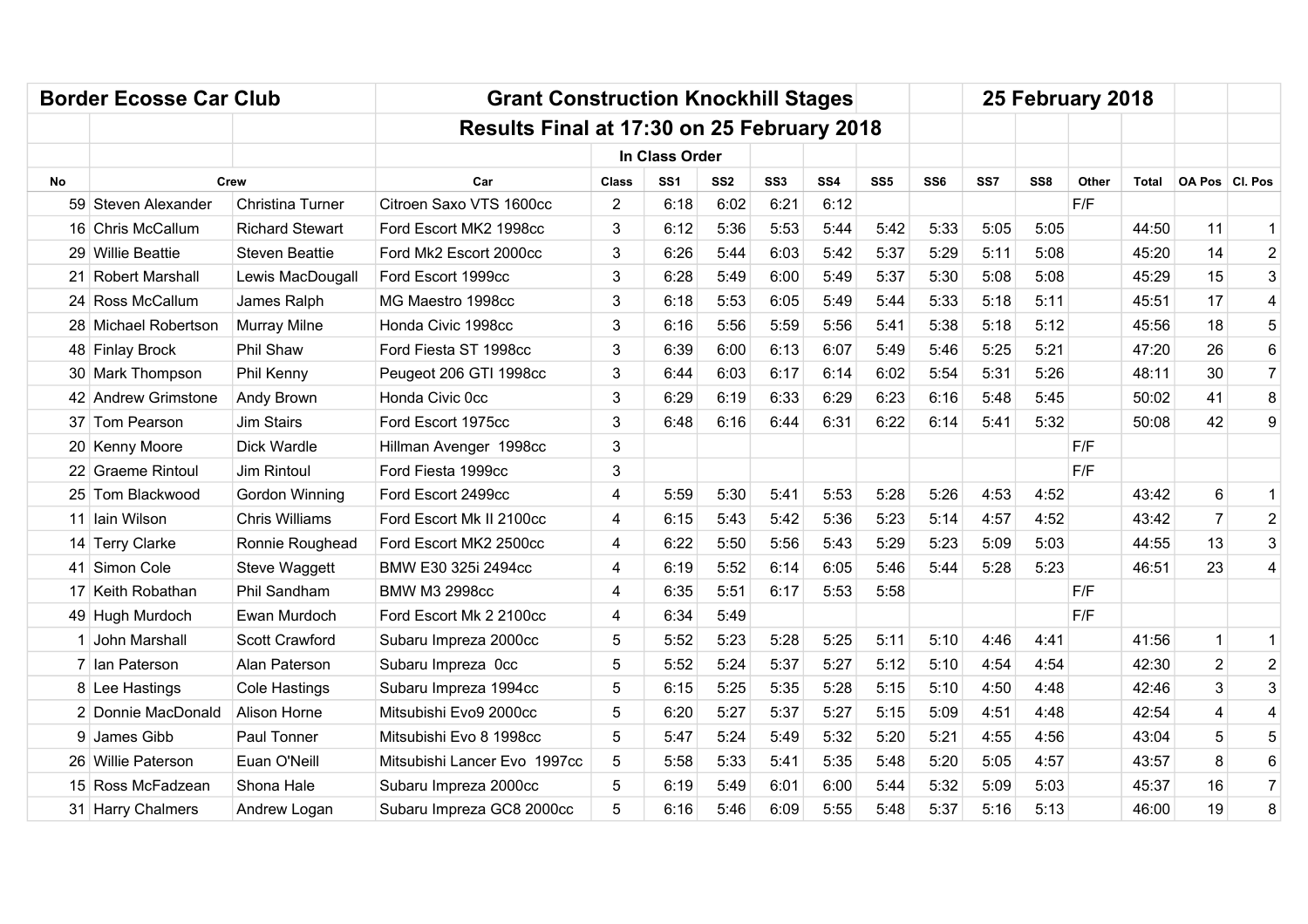|           | <b>Border Ecosse Car Club</b>        |                  | <b>Grant Construction Knockhill Stages</b> |              |                 |                 |                 |                 |                 |                 |      |                 | 25 February 2018 |       |               |                |
|-----------|--------------------------------------|------------------|--------------------------------------------|--------------|-----------------|-----------------|-----------------|-----------------|-----------------|-----------------|------|-----------------|------------------|-------|---------------|----------------|
|           |                                      |                  | Results Final at 17:30 on 25 February 2018 |              |                 |                 |                 |                 |                 |                 |      |                 |                  |       |               |                |
|           |                                      |                  |                                            |              | In Class Order  |                 |                 |                 |                 |                 |      |                 |                  |       |               |                |
| <b>No</b> |                                      | Crew             | Car                                        | <b>Class</b> | SS <sub>1</sub> | SS <sub>2</sub> | SS <sub>3</sub> | SS <sub>4</sub> | SS <sub>5</sub> | SS <sub>6</sub> | SS7  | SS <sub>8</sub> | Other            | Total | <b>OA Pos</b> | <b>CI. Pos</b> |
|           | 27 Alan Wallace                      | Darren Robertson | Mitsubishi Lancer Evo 1998cc               | 5            | 6:37            | 5:54            | 6:13            | 6:01            | 5:49            | 5:44            | 5:16 | 5:10            |                  | 46:44 | 21            | 9              |
|           | 56 Martin Watterston                 | Kenny Anderson   | Subaru Impreza 1998cc                      | 5            | 6:52            | 6:16            | 6:35            | 6:16            | 6:11            | 6:04            | 6:01 | 5:31            |                  | 49:46 | 39            | 10             |
|           | 39 Kevin Paris                       | George Paris     | Subaru Impreza 2000cc                      | 5            | 6:45            | 5:54            | 9:00            | 6:03            | 6:04            | 5:47            | 9:00 | 5:37            |                  | 54:10 | 47            | 11             |
|           | 3 David Hardie                       | Mark McCulloch   | Subaru Impreza 1998cc                      | 5            | 6:01            | 5:23            | 5:27            | 5:22            | 5:06            | 5:04            | 5:03 |                 | F/F              |       |               |                |
|           | 4 Gordon Morrison                    | Calum MacPherson | Subaru Impreza 2000cc                      | 5            | 5:52            |                 |                 |                 |                 |                 |      |                 | F/F              |       |               |                |
|           | 6 John Rintoul                       | Ross Hynd        | Skoda Fabia 2500cc                         | 5            | 5:56            |                 |                 |                 |                 |                 |      |                 | F/F              |       |               |                |
|           | 23 Sean Alexander Will Ashleigh Will |                  | Mitsubishi Evo 2000cc                      | 5            | 6:17            | 6:18            | 6:01            | 5:49            | 5:41            | 5:34            |      |                 | F/F              |       |               |                |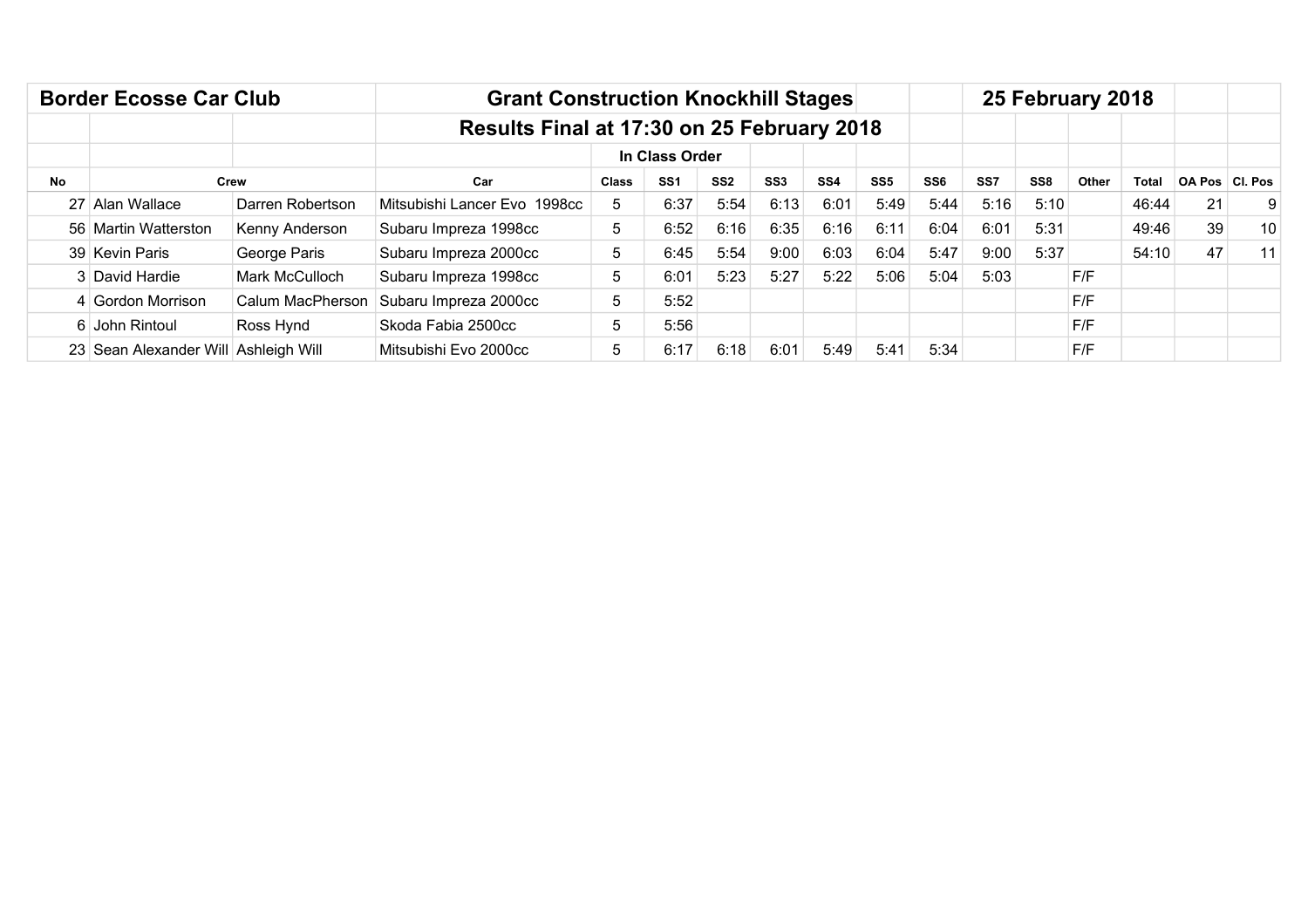|           |                        | <b>BECC - Grant Construction Knockhill Stages - 25 February 2018</b> |                |                 |                 |                 |                 |                 | <b>Retirements</b> |      |                 |       |                 |
|-----------|------------------------|----------------------------------------------------------------------|----------------|-----------------|-----------------|-----------------|-----------------|-----------------|--------------------|------|-----------------|-------|-----------------|
| <b>No</b> |                        | Crew                                                                 | <b>Class</b>   | SS <sub>1</sub> | SS <sub>2</sub> | SS <sub>3</sub> | SS <sub>4</sub> | SS <sub>5</sub> | SS <sub>6</sub>    | SS7  | SS <sub>8</sub> | Other | Comment         |
|           | 3 David Hardie         | Mark McCulloch                                                       | 5.             | 6:01            | 5:23            | 5:27            | 5:22            | 5:06            | 5:04               | 5:03 |                 | F/F   | Fell aff Road   |
|           | 4 Gordon Morrison      | Calum MacPherson                                                     | 5              | 5:52            |                 |                 |                 |                 |                    |      |                 | F/F   | Hit Gate Post   |
|           | 6 John Rintoul         | Ross Hynd                                                            | 5              | 5:56            |                 |                 |                 |                 |                    |      |                 | F/F   | Fell aff Road   |
|           | 17 Keith Robathan      | Phil Sandham                                                         | 4              | 6:35            | 5:51            | 6:17            | 5:53            | 5:58            |                    |      |                 | F/F   | Clutch          |
|           | 20 Kenny Moore         | Dick Wardle                                                          | 3              |                 |                 |                 |                 |                 |                    |      |                 | F/F   | Engine          |
|           | 22 Graeme Rintoul      | Jim Rintoul                                                          | 3              |                 |                 |                 |                 |                 |                    |      |                 | F/F   | Engine seized   |
|           | 23 Sean Alexander Will | Ashleigh Will                                                        | 5              | 6:17            | 6:18            | 6:01            | 5:49            | 5:41            | 5:34               |      |                 | F/F   | Gearbox         |
|           | 36 Ashleigh Morris     | Mark Runciman                                                        | $\overline{2}$ | 6:26            | 5:57            | 6:17            | 6:10            | 5:57            | 6:18               |      |                 | F/F   | Fell aff Road   |
|           | 46 Peter Oag           | Sinclair Young                                                       | $\overline{2}$ | 6:24            | 6:14            |                 |                 |                 |                    |      |                 | F/F   | Mechanical      |
|           | 49 Hugh Murdoch        | Ewan Murdoch                                                         | 4              | 6:34            | 5:49            |                 |                 |                 |                    |      |                 | F/F   | Gearbox         |
|           | 55 Karl Knox           | Sam Colman                                                           | $\overline{2}$ | 6:45            | 6:09            | 6:30            |                 |                 |                    |      |                 | F/F   | 2 Broken Shafts |
|           | 59 Steven Alexander    | <b>Christina Turner</b>                                              | 2              | 6:18            | 6:02            | 6:21            | 6:12            |                 |                    |      |                 | F/F   |                 |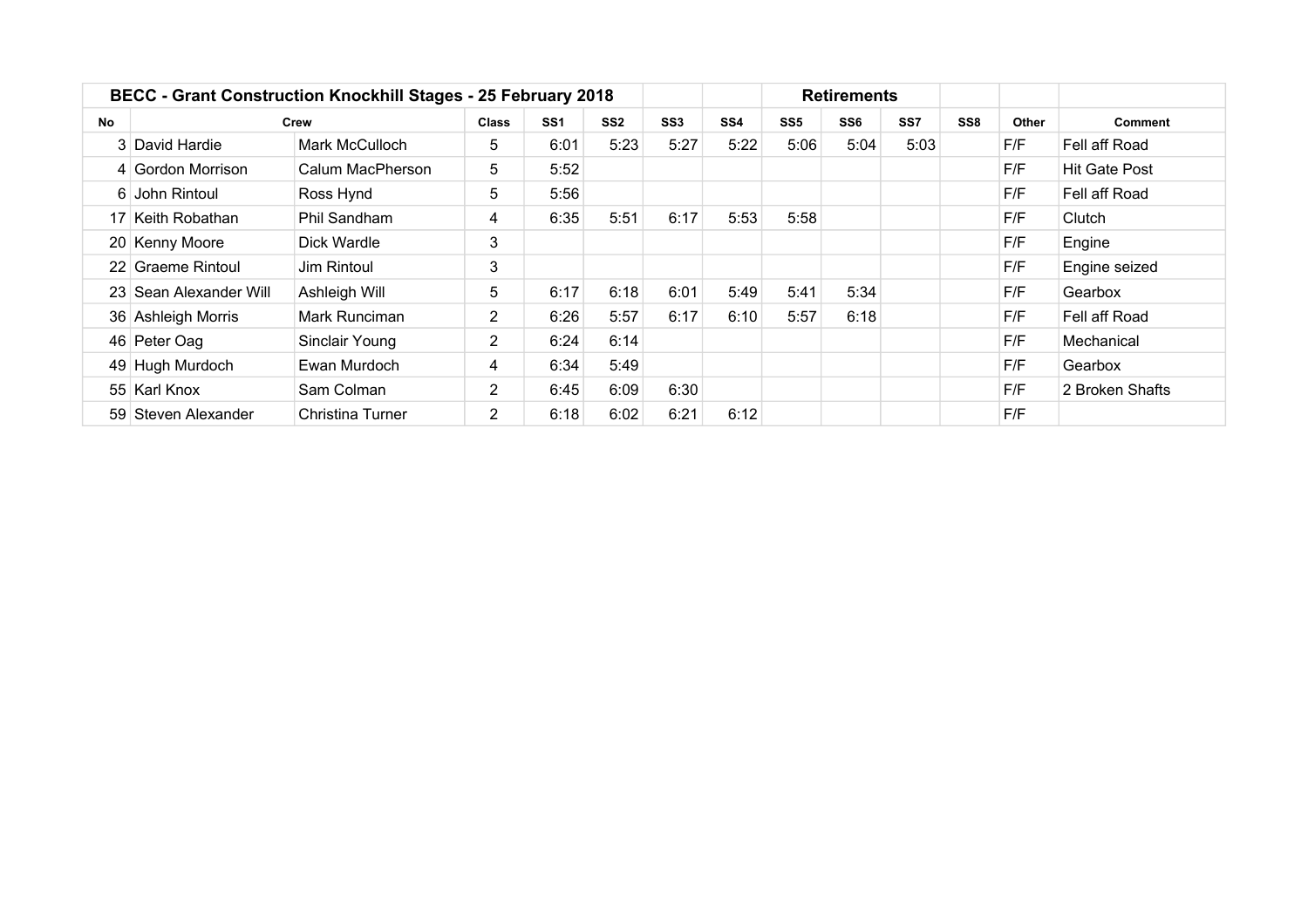|                 |                 | <b>Border Ecosse Car Club</b> |                |                 |                 |      |                |             |                         |                 | <b>Grant Construction Knockhill Stages</b> |             |                |             | 25 February 2018 |             |
|-----------------|-----------------|-------------------------------|----------------|-----------------|-----------------|------|----------------|-------------|-------------------------|-----------------|--------------------------------------------|-------------|----------------|-------------|------------------|-------------|
|                 |                 |                               |                |                 |                 |      |                |             | <b>Fastest on Stage</b> |                 |                                            |             |                |             |                  |             |
|                 |                 |                               |                |                 |                 |      |                |             |                         |                 |                                            |             |                |             |                  |             |
| <b>Position</b> | SS <sub>1</sub> |                               |                | SS <sub>2</sub> | SS <sub>3</sub> |      | SS4            |             |                         | SS <sub>5</sub> | SS <sub>6</sub>                            |             |                | SS7         | SS <sub>8</sub>  |             |
|                 | <b>Car No</b>   | <b>Time</b>                   | <b>Car No</b>  | <b>Time</b>     | <b>Car No</b>   | Time | Car No         | <b>Time</b> | <b>Car No</b>           | <b>Time</b>     | <b>Car No</b>                              | <b>Time</b> | <b>Car No</b>  | <b>Time</b> | Car No           | <b>Time</b> |
| $\mathbf 1$     | 9               | 5:47                          | $\mathbf{1}$   | 5:23            | 3               | 5:27 | 3              | 5:22        | 3                       | 5:06            | 3                                          | 5:04        | 1              | 4:46        | 1                | 4:41        |
| $\overline{2}$  | 1               | 5:52                          | 3              | 5:23            | 1               | 5:28 | $\mathbf{1}$   | 5:25        | 1                       | 5:11            | $\overline{2}$                             | 5:09        | 8              | 4:50        | 8                | 4:48        |
| 3               | $\overline{7}$  | 5:52                          | $\overline{7}$ | 5:24            | 8               | 5:35 | $\overline{7}$ | 5:27        | $\overline{7}$          | 5:12            | 1                                          | 5:10        | $\overline{2}$ | 4:51        | $\overline{2}$   | 4:48        |
| 4               | 4               | 5:52                          | 9              | 5:24            | $\overline{7}$  | 5:37 | $\overline{2}$ | 5:27        | 8                       | 5:15            | $\overline{7}$                             | 5:10        | 25             | 4:53        | 25               | 4:52        |
| 5               | 6               | 5:56                          | 8              | 5:25            | $\overline{2}$  | 5:37 | 8              | 5:28        | $\overline{2}$          | 5:15            | 8                                          | 5:10        | $\overline{7}$ | 4:54        | 11               | 4:52        |
| 6               | 18              | 5:57                          | $\overline{2}$ | 5:27            | 25              | 5:41 | 9              | 5:32        | 9                       | 5:20            | 11                                         | 5:14        | 9              | 4:55        | $\overline{7}$   | 4:54        |
| $\overline{7}$  | 26              | 5:58                          | 25             | 5:30            | 26              | 5:41 | 26             | 5:35        | 11                      | 5:23            | 26                                         | 5:20        | 11             | 4:57        | 9                | 4:56        |
| 8               | 25              | 5:59                          | 26             | 5:33            | 11              | 5:42 | 11             | 5:36        | 18                      | 5:27            | 9                                          | 5:21        | 3              | 5:03        | 26               | 4:57        |
| 9               | 3               | 6:01                          | 18             | 5:35            | 9               | 5:49 | 18             | 5:41        | 25                      | 5:28            | 18                                         | 5:23        | 18             | 5:05        | 18               | 5:01        |
| 10              | 19              | 6:07                          | 16             | 5:36            | 32              | 5:51 | 29             | 5:42        | 14                      | 5:29            | 14                                         | 5:23        | 16             | 5:05        | 19               | 5:03        |
| 11              | 45              | 6:12                          | 32             | 5:38            | 18              | 5:52 | 32             | 5:43        | 29                      | 5:37            | 25                                         | 5:26        | 26             | 5:05        | 32               | 5:03        |
| 12              | 16              | 6:12                          | 19             | 5:40            | 19              | 5:52 | 14             | 5:43        | 21                      | 5:37            | 29                                         | 5:29        | 19             | 5:08        | 14               | 5:03        |
| 13              | 35              | 6:13                          | 11             | 5:43            | 16              | 5:53 | 16             | 5:44        | 19                      | 5:39            | 21                                         | 5:30        | 21             | 5:08        | 15               | 5:03        |
| 14              | 32              | 6:14                          | 29             | 5:44            | 14              | 5:56 | 19             | 5:45        | 28                      | 5:41            | 15                                         | 5:32        | 14             | 5:09        | 16               | 5:05        |
| 15              | 11              | 6:15                          | 31             | 5:46            | 28              | 5:59 | 21             | 5:49        | 23                      | 5:41            | 19                                         | 5:33        | 15             | 5:09        | 29               | 5:08        |
| 16              | 8               | 6:15                          | 50             | 5:48            | 21              | 6:00 | 24             | 5:49        | 32                      | 5:42            | 16                                         | 5:33        | 32             | 5:10        | 21               | 5:08        |
| 17              | 28              | 6:16                          | 34             | 5:49            | 34              | 6:01 | 23             | 5:49        | 16                      | 5:42            | 24                                         | 5:33        | 29             | 5:11        | 27               | 5:10        |
| 18              | 31              | 6:16                          | 21             | 5:49            | 15              | 6:01 | 25             | 5:53        | 24                      | 5:44            | 32                                         | 5:34        | 31             | 5:16        | 24               | 5:11        |
| 19              | 23              | 6:17                          | 49             | 5:49            | 23              | 6:01 | 17             | 5:53        | 15                      | 5:44            | 23                                         | 5:34        | 27             | 5:16        | 28               | 5:12        |
| 20              | 59              | 6:18                          | 15             | 5:49            | 47              | 6:02 | 31             | 5:55        | 41                      | 5:46            | 31                                         | 5:37        | 24             | 5:18        | 31               | 5:13        |
| 21              | 24              | 6:18                          | 14             | 5:50            | 50              | 6:03 | 34             | 5:56        | 26                      | 5:48            | 28                                         | 5:38        | 28             | 5:18        | 50               | 5:14        |
| 22              | 50              | 6:19                          | 35             | 5:51            | 29              | 6:03 | 28             | 5:56        | 31                      | 5:48            | 57                                         | 5:39        | 34             | 5:21        | 34               | 5:16        |
| 23              | 38              | 6:19                          | 17             | 5:51            | 24              | 6:05 | 50             | 5:58        | 48                      | 5:49            | 50                                         | 5:41        | 50             | 5:23        | 47               | 5:17        |
| 24              | 41              | 6:19                          | 41             | 5:52            | 31              | 6:09 | 15             | 6:00        | 27                      | 5:49            | 47                                         | 5:44        | 45             | 5:24        | 48               | 5:21        |
| 25              | 15              | 6:19                          | 24             | 5:53            | 48              | 6:13 | 27             | 6:01        | 57                      | 5:50            | 38                                         | 5:44        | 47             | 5:24        | 38               | 5:22        |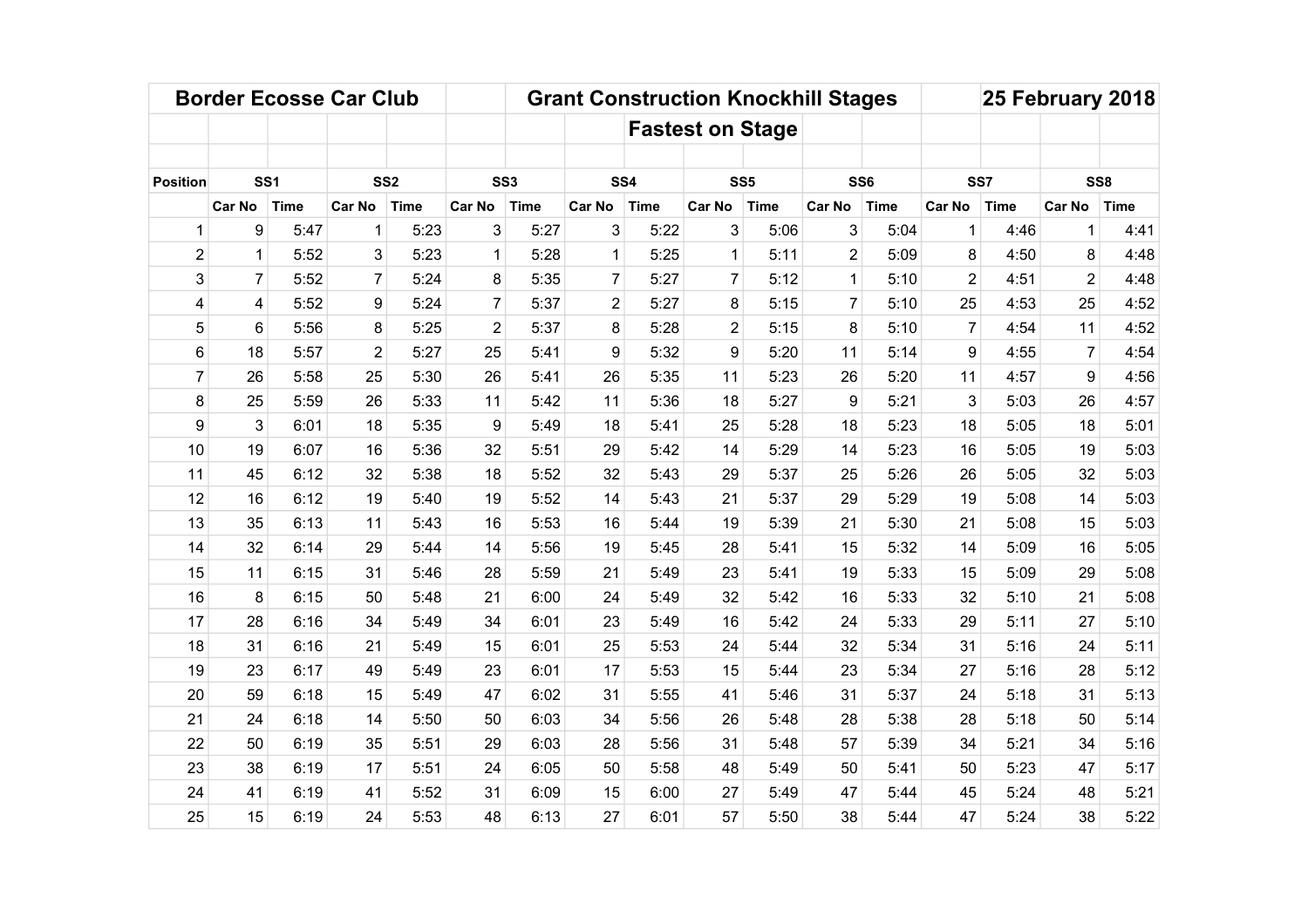|                 |                | <b>Border Ecosse Car Club</b> |               |                 |                 |             |               |             |                         |                 | <b>Grant Construction Knockhill Stages</b> |             |               |             | 25 February 2018 |             |
|-----------------|----------------|-------------------------------|---------------|-----------------|-----------------|-------------|---------------|-------------|-------------------------|-----------------|--------------------------------------------|-------------|---------------|-------------|------------------|-------------|
|                 |                |                               |               |                 |                 |             |               |             | <b>Fastest on Stage</b> |                 |                                            |             |               |             |                  |             |
|                 |                |                               |               |                 |                 |             |               |             |                         |                 |                                            |             |               |             |                  |             |
| <b>Position</b> |                | SS <sub>1</sub>               |               | SS <sub>2</sub> | SS <sub>3</sub> |             | SS4           |             |                         | SS <sub>5</sub> | SS <sub>6</sub>                            |             |               | SS7         | SS <sub>8</sub>  |             |
|                 | <b>Car No</b>  | <b>Time</b>                   | <b>Car No</b> | Time            | <b>Car No</b>   | <b>Time</b> | <b>Car No</b> | <b>Time</b> | <b>Car No</b>           | <b>Time</b>     | <b>Car No</b>                              | <b>Time</b> | <b>Car No</b> | <b>Time</b> | <b>Car No</b>    | <b>Time</b> |
| 26              | $\overline{2}$ | 6:20                          | 27            | 5:54            | 27              | 6:13        | 39            | 6:03        | 38                      | 5:52            | 41                                         | 5:44        | 38            | 5:25        | 41               | 5:23        |
| 27              | 47             | 6:21                          | 39            | 5:54            | 41              | 6:14        | 45            | 6:04        | 45                      | 5:53            | 27                                         | 5:44        | 48            | 5:25        | 43               | 5:24        |
| 28              | 14             | 6:22                          | 45            | 5:56            | 45              | 6:15        | 35            | 6:04        | 43                      | 5:53            | 48                                         | 5:46        | 43            | 5:27        | 35               | 5:26        |
| 29              | 46             | 6:24                          | 28            | 5:56            | 53              | 6:15        | 38            | 6:05        | 47                      | 5:56            | 45                                         | 5:47        | 35            | 5:28        | 57               | 5:26        |
| 30              | 34             | 6:26                          | 36            | 5:57            | 38              | 6:17        | 41            | 6:05        | 36                      | 5:57            | 39                                         | 5:47        | 41            | 5:28        | 30               | 5:26        |
| 31              | 36             | 6:26                          | 38            | 5:58            | 36              | 6:17        | 43            | 6:07        | 17                      | 5:58            | 43                                         | 5:48        | 30            | 5:31        | 45               | 5:27        |
| 32              | 29             | 6:26                          | 53            | 5:58            | 30              | 6:17        | 48            | 6:07        | 50                      | 5:59            | 34                                         | 5:53        | 52            | 5:37        | 53               | 5:30        |
| 33              | 64             | 6:28                          | 48            | 6:00            | 17              | 6:17        | 53            | 6:09        | 53                      | 6:01            | 54                                         | 5:54        | 53            | 5:38        | 56               | 5:31        |
| 34              | 21             | 6:28                          | 47            | 6:02            | 43              | 6:19        | 57            | 6:10        | 54                      | 6:02            | 30                                         | 5:54        | 51            | 5:39        | 58               | 5:32        |
| 35              | 63             | 6:29                          | 57            | 6:02            | 44              | 6:21        | 36            | 6:10        | 30                      | 6:02            | 51                                         | 5:56        | 44            | 5:39        | 37               | 5:32        |
| 36              | 42             | 6:29                          | 59            | 6:02            | 59              | 6:21        | 59            | 6:12        | 35                      | 6:04            | 35                                         | 5:58        | 58            | 5:41        | 54               | 5:34        |
| 37              | 44             | 6:32                          | 30            | 6:03            | 35              | 6:23        | 30            | 6:14        | 39                      | 6:04            | 40                                         | 5:58        | 37            | 5:41        | 44               | 5:34        |
| 38              | 57             | 6:33                          | 64            | 6:04            | 57              | 6:23        | 60            | 6:15        | 44                      | 6:05            | 44                                         | 5:59        | 40            | 5:44        | 40               | 5:37        |
| 39              | 40             | 6:34                          | 63            | 6:05            | 40              | 6:25        | 56            | 6:16        | 40                      | 6:05            | 52                                         | 5:59        | 54            | 5:45        | 39               | 5:37        |
| 40              | 49             | 6:34                          | 44            | 6:05            | 51              | 6:26        | 44            | 6:17        | 52                      | 6:05            | 64                                         | 5:59        | 63            | 5:47        | 64               | 5:38        |
| 41              | 60             | 6:35                          | 52            | 6:06            | 52              | 6:27        | 40            | 6:17        | 51                      | 6:06            | 58                                         | 5:59        | 60            | 5:48        | 52               | 5:40        |
| 42              | 17             | 6:35                          | 43            | 6:07            | 63              | 6:28        | 52            | 6:19        | 64                      | 6:06            | 53                                         | 6:02        | 42            | 5:48        | 63               | 5:43        |
| 43              | 27             | 6:37                          | 55            | 6:09            | 55              | 6:30        | 63            | 6:23        | 34                      | 6:08            | 56                                         | 6:04        | 64            | 5:51        | 51               | 5:43        |
| 44              | 52             | 6:39                          | 40            | 6:11            | 54              | 6:31        | 51            | 6:23        | 63                      | 6:08            | 60                                         | 6:07        | 62            | 5:52        | 62               | 5:43        |
| 45              | 48             | 6:39                          | 46            | 6:14            | 60              | 6:31        | 64            | 6:24        | 56                      | 6:11            | 63                                         | 6:08        | 56            | 6:01        | 60               | 5:45        |
| 46              | 43             | 6:41                          | 60            | 6:16            | 64              | 6:33        | 42            | 6:29        | 62                      | 6:13            | 62                                         | 6:13        | 61            | 6:03        | 42               | 5:45        |
| 47              | 53             | 6:42                          | 37            | 6:16            | 42              | 6:33        | 37            | 6:31        | 60                      | 6:16            | 37                                         | 6:14        | 57            | 9:00        | 61               | 6:03        |
| 48              | 30             | 6:44                          | 56            | 6:16            | 56              | 6:35        | 54            | 6:34        | 58                      | 6:20            | 42                                         | 6:16        | 39            | 9:00        |                  |             |
| 49              | 55             | 6:45                          | 54            | 6:17            | 37              | 6:44        | 47            | 6:36        | 37                      | 6:22            | 36                                         | 6:18        |               |             |                  |             |
| 50              | 39             | 6:45                          | 23            | 6:18            | 62              | 6:45        | 62            | 6:44        | 42                      | 6:23            | 61                                         | 6:30        |               |             |                  |             |